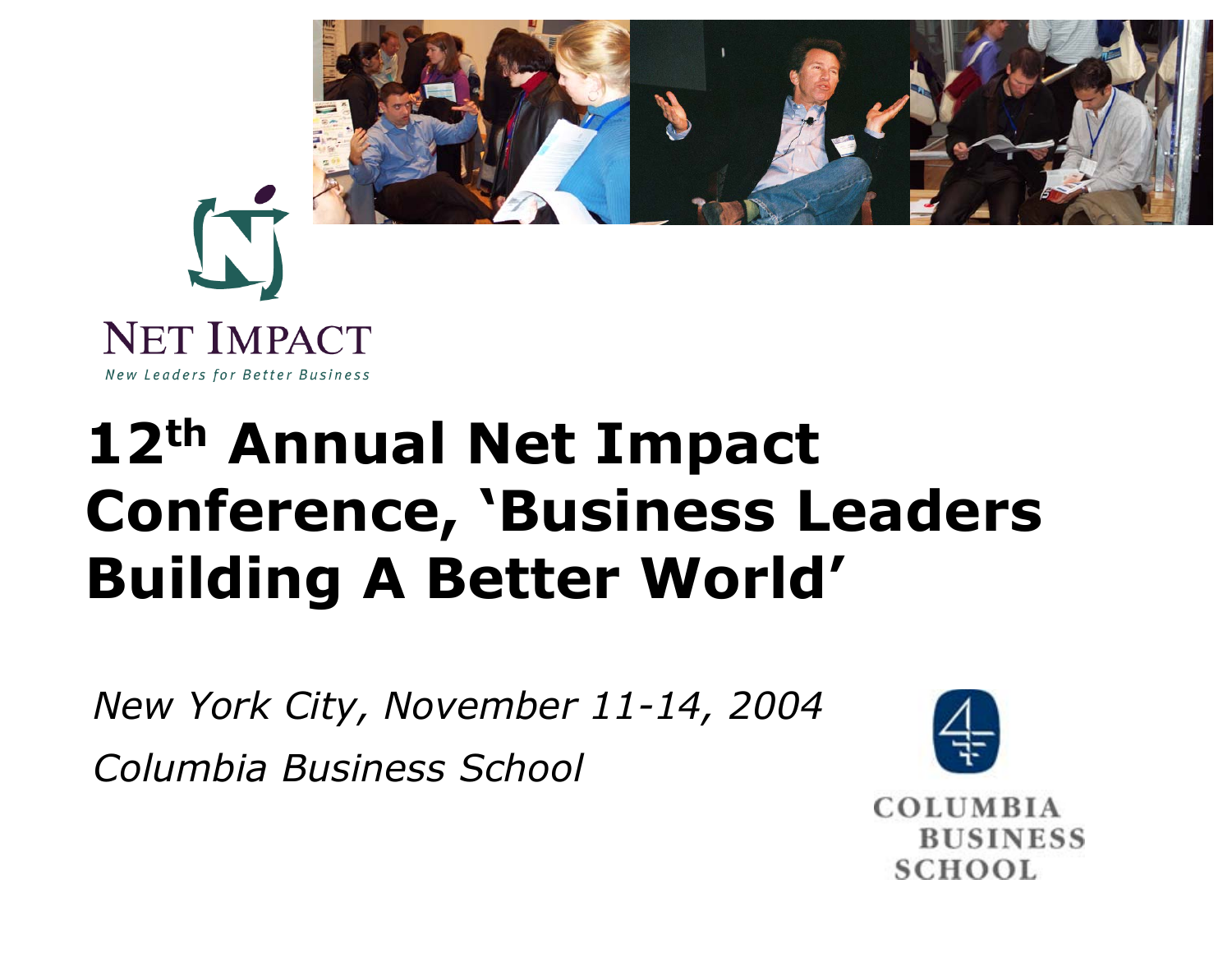# 2004 Conference Participation



| <b>Participant Breakdown</b>    |     |  |
|---------------------------------|-----|--|
| <b>Sponsors</b>                 | 20  |  |
| <b>In-Kind Donors</b>           | 8   |  |
| <b>Business Expo Exhibitors</b> | 33  |  |
| <b>Speakers</b>                 | 216 |  |
| <b>MBA Students</b>             | 969 |  |
| <b>Professional Attendees</b>   | 442 |  |

#### **Registration growth**

Number of registrants



### **Presenting Sponsors**

**Booz Allen Hamilton Starbucks Coffee Company** Kauffman Foundation The Coca-Cola Company **Herman Miller** 

| POCICCE DUSINICSS EXPOSITATE COPUNICS        |                          |  |
|----------------------------------------------|--------------------------|--|
| <b>HP</b>                                    | <b>Honest Tea</b>        |  |
| DuPont                                       | <b>GE Wind</b>           |  |
| Gap Inc.                                     | <b>USAID</b>             |  |
| Intel Corporation                            | United eWay              |  |
| Calvert Foundation                           | <b>Teach for America</b> |  |
| <b>Ford Motor Company The New York Times</b> |                          |  |

Select Business Eyno Particinants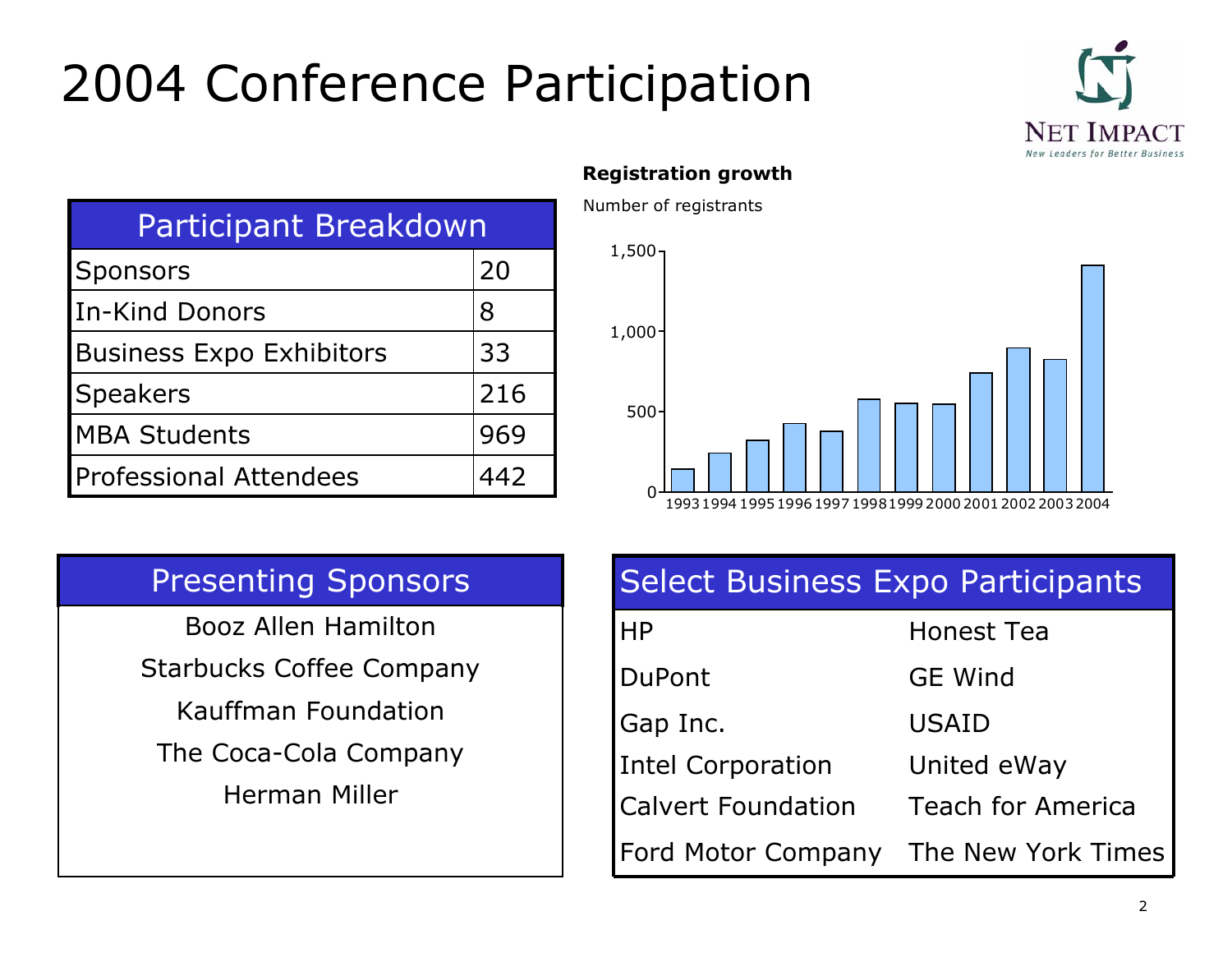# Conference Reaction and Impact



## **Take their word for it...testimonials from** conference attendees

"Amazing speakers on every panel I attended! High quality, very impressive, very professional."

"All in all, very impressive undertaking -- I left the conference with a renewed sense of optimism. Much much appreciated!"

"I saw that the conference really invigorated people who had limited exposure to socially responsible business, microfinance, etc."



## **Fact:**

87% of this year's conference attendees indicated that they would be more likely to purchase products from a conference sponsor

## Fact:

94% of this year's conference attendees indicated that a company's support of Net Impact would positively influence their desire to work with that company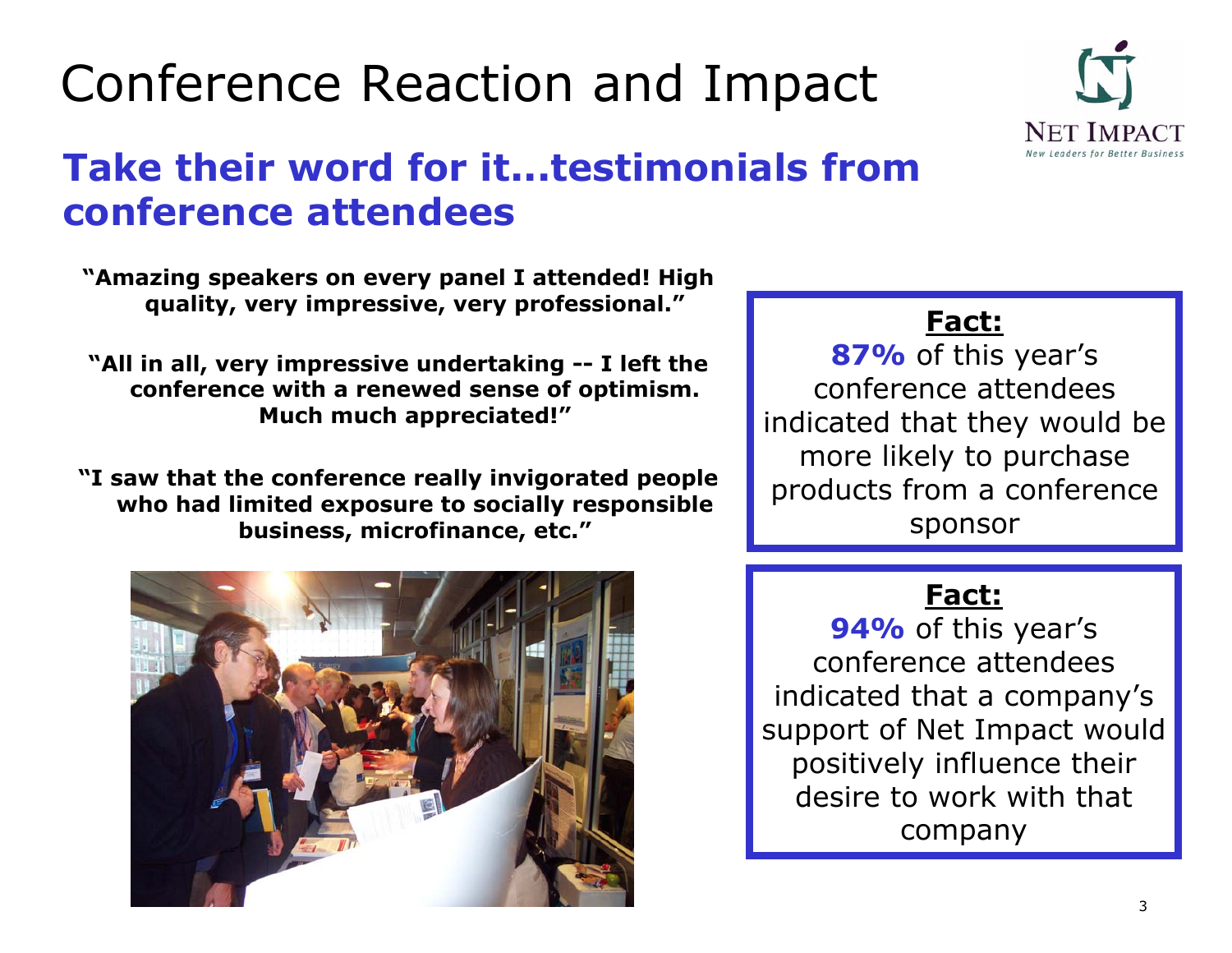## Content



| <b>Curriculum</b>                                                                                                                                                                                                                                                        | <b>Formats</b>                                                                                                                                  | <b>Presenters</b>                                                                                                                                                                                                        |
|--------------------------------------------------------------------------------------------------------------------------------------------------------------------------------------------------------------------------------------------------------------------------|-------------------------------------------------------------------------------------------------------------------------------------------------|--------------------------------------------------------------------------------------------------------------------------------------------------------------------------------------------------------------------------|
| -Challenges and Innovation in<br>Nonprofit Management and<br><b>Community Development</b><br>-Social Funding and Financing<br>-Corporate Social<br>Responsibility<br>-Sustainable Solutions<br>-Globalization and Emerging<br><b>Markets</b><br>-Social Entrepreneurship | -Keynotes and<br>Roundtables<br>-Panels<br>-Cases<br>-Venture Labs<br>-Interest Dinners<br>-Edutainment<br>-Case Competitions<br>-Business Expo | -CEOs<br>-Social<br>Entrepreneurs<br>-CSR Professionals<br>-Non-profit<br><b>Executive Directors</b><br>-Faculty<br>-Consultants<br>-Government<br><b>officials</b><br>-Authors and<br><b>Journalists</b><br>-Recruiters |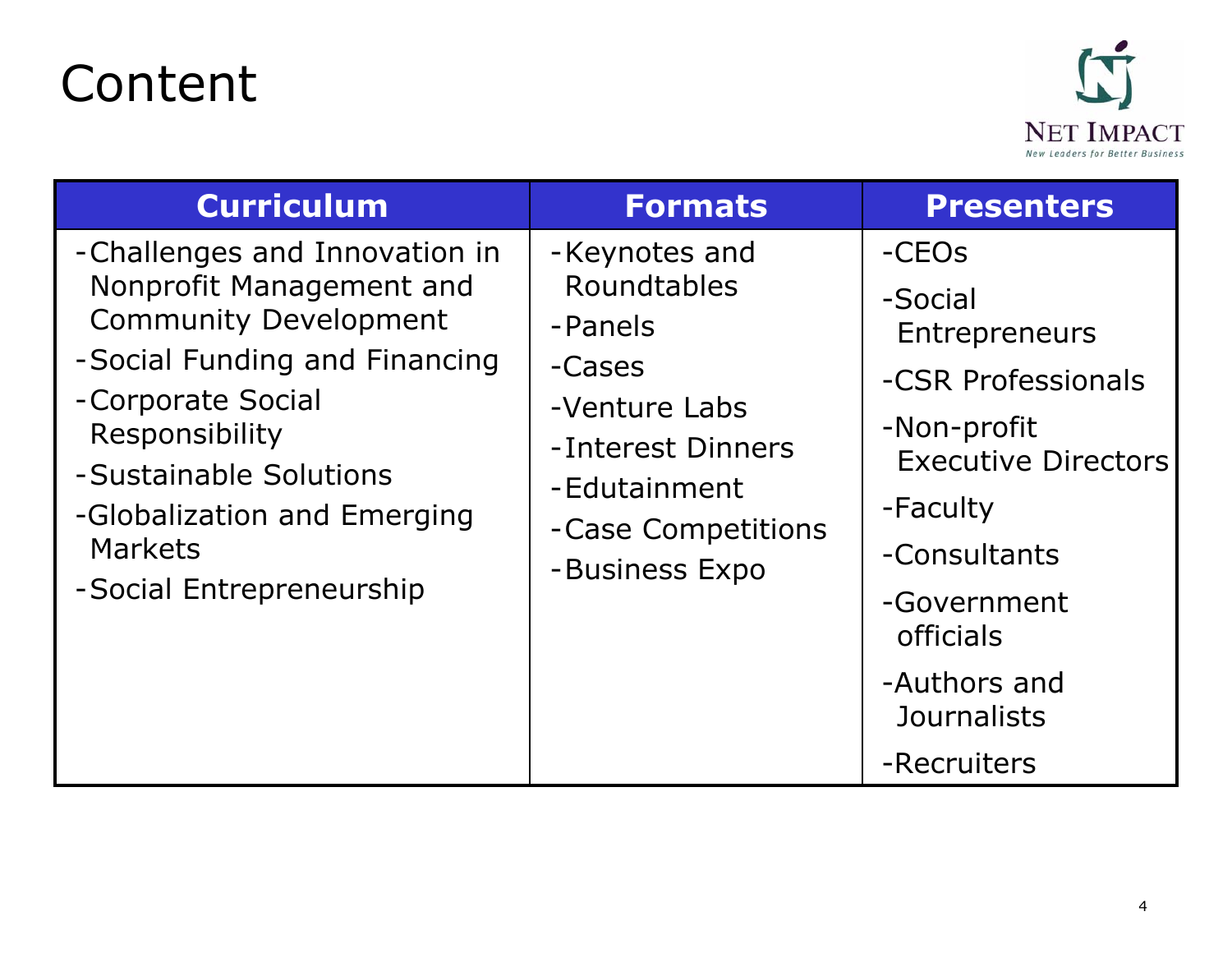## Keynote: Orin C. Smith, President and CEO, Starbucks Coffee Company



#### On Corporations:

• "Corporations are operating in a way that is not sustainable for future generations and we will go so far that we cannot correct it – and we will go so far that we cannot correct it – the clock is ticking. If everyone in<br>the world consumed resources like we do in the western world we would need four more planets"

#### On Consumers:

• "As consumers we should not reward bad behavior – "As consumers we should not reward bad behavior – companies that act socially<br>irresponsibly are not going to stop if we reward them in the marketplace. We<br>cannot sit on the sidelines – we need to change ourselves first"

#### On Corporate Social Responsibility:

• "CSR is broader than philanthropy and sustainability goes beyond CSR from a<br>social, economic and environmental standpoint. At the point we're at now, we've<br>made a hole and we need to fill the deficit"

#### On Starbucks:

• "Due to the fact that Starbucks treats their employees well, 73% "Due to the fact that Starbucks treats their employees well, 73% are engaged.<br>Starbucks consumers pay more for service which is passed on to employees in the<br>form of higher wages and healthcare. Starbucks are also able to form of higher wages and healthcare. Starbucks are also able to pay the farmers<br>more. They demand transparency in their supply chain and

more. They demand transparency in their supply chain and<br>demand that all elements of the chain demonstrate that the money gets to the farmer. T hey can audit their supply chain and ensure that they com ply with humanitarian r egulations in the country they're in"

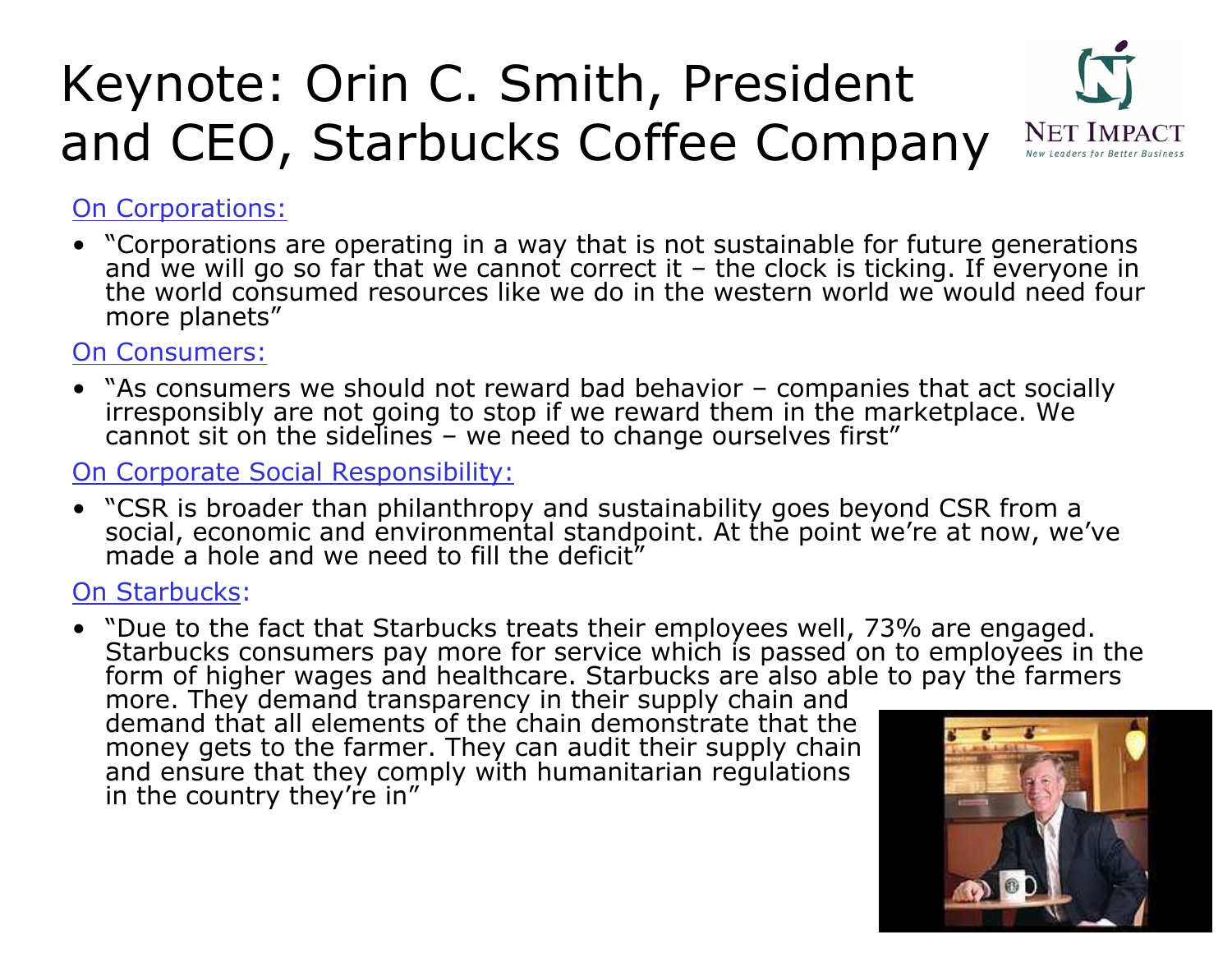# Keynote: Julius Walls Jr., President and CEO, Greyston Bakery



### On Mission:

• "The Greyston Bakery is a \$5-million-a year-business. But the bakery doesn't hire people to make cakes. It makes cakes to hire people like Rodney Johnson, a former drug dealer. He got his GED i n jail and his first legal job at Greyston"

### On Charity vs. Business:

• "Running a profitable business is a better way to do good works than running a charity"

### On a Double Bottom Line:

• "Do good and do well. It's called a double bottom line. Our social mission is as important as our business mission. Our people are as important as the dollars we make"

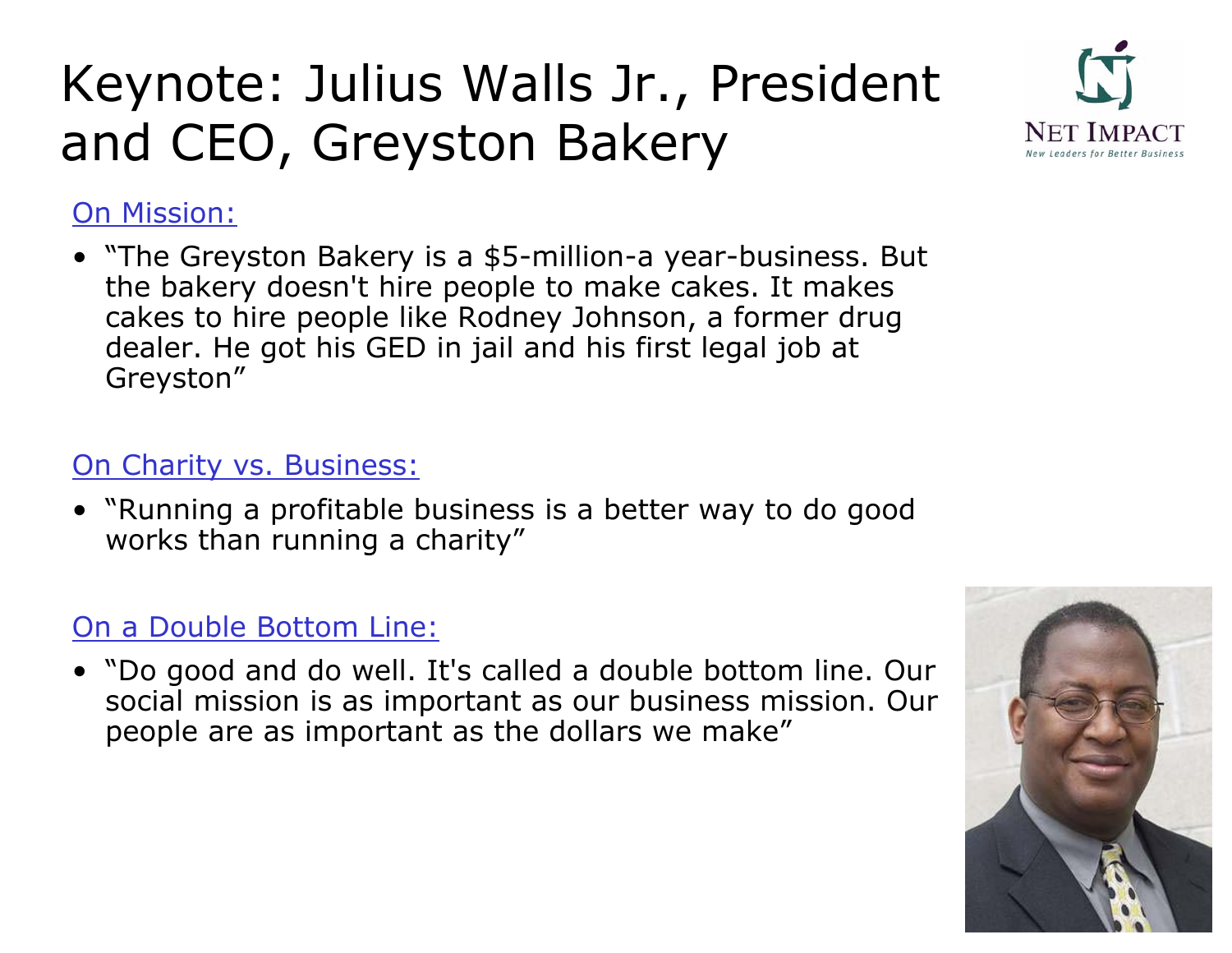# CEO Roundtable

Gary Erickson, Clif Bar Tom Chappell, Tom's of Maine Jeffrey Hollender, Seventh Generation

### On Ownership:

• "You can choose to run a company based on values if you have majority voting, but with minority voting or with public shareholders, you are subject to external pressures. The track record of large companies acquiring small, values-based companies has proven problematic. Values do not "trickle up" to infuse the larger company" – Gary Erickson

### On True Costs:

• "If you had to incorporate external costs into the price of a product (i.e. pollution) then sustainably made products would be cheaper than the rest of the market option—unfortunately our system does not force companies to account for externalities" – Jeffrey Hollender

### On Values:

- Teach values to your employees and know thyself.
	- Tom Chappell